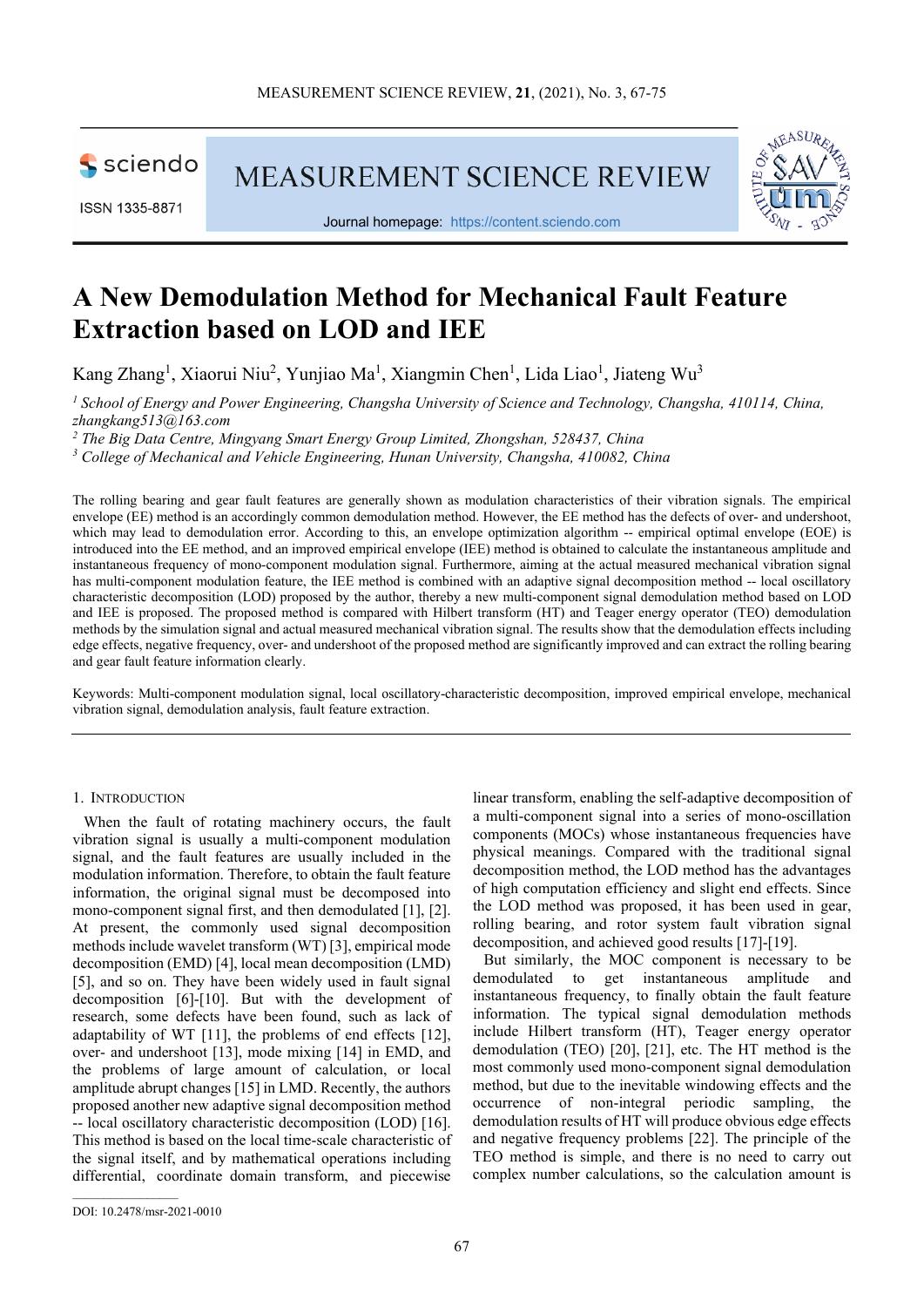small. However, the TEO method is greatly affected by noise, and the smoothness of demodulation result is poor. Moreover, when the amplitude of signal is a transient function of time, the TEO method will produce a large error, or even cannot get the correct result [22]. By research, the local extreme point of the signal is the key to obtain accurate modulation information. Empirical envelope (EE) [23] method considers the information of each local extreme point of the analyzed signal, and has a good local description ability. In addition, it avoids the windowing effects of HT and the energy operator's sensitivity to noise in the calculation process. In theory, it can effectively extract the amplitude and frequency modulation information of the signal. However, the traditional EE method uses the cubic spline interpolation to obtain the empirical envelope of signal, which may lead to over- and undershoot problems and make the demodulation results distorted. Empirical optimal envelope (EOE) [24] is a new envelope estimation method. In the EOE algorithm, the envelope distance function is firstly defined, and then the accurately tangent points of signal and envelope are obtained through iterative optimization of the envelope distance. Thus, this not only ensures the signal and envelope tangency at accurate contact points, but also ensures that the upper and lower envelopes of signal do not cross, so as to obtain the empirical optimal envelope without over- and undershoot problems.

As mentioned above, the widely used traditional demodulation methods, such as HT, TEO, and EE demodulation may have negative frequency, edge effects, over- and undershoot problems, which affect the demodulation results. In addition, the actual signals in nature, such as measured mechanical vibration signals, are generally multi-component modulated signals, but the abovementioned traditional methods cannot demodulate the multicomponent modulated signals directly. Therefore, the main research questions of this paper are how to solve the problems of negative frequency, edge effects, over- and undershoot in the process of demodulation, and how to transform the mechanical vibration signal with multi-component characteristics into mono-component modulation signal, and then demodulate to obtain fault feature information.

According to the above analysis, in this paper, the EOE algorithm is introduced into the EE method to obtain an improved empirical envelope (IEE), which is used to demodulate the MOC components obtained by LOD decomposition, and obtain its instantaneous amplitude and instantaneous frequency. Thus, a multi-component signal demodulation method based on LOD and IEE is proposed. The proposed method is compared qualitatively and quantitatively with the HT and TEO methods through simulation signals. The results show that the overall demodulation effect of the proposed method is better than the other two methods. At the same time, according to the multicomponent modulation characteristics of rolling bearing and gear fault vibration signals, the proposed method is applied to the analysis of rolling bearing and gear fault vibration signals, and the results show that the proposed method can extract the fault features information of such signals effectively.

The rest of the paper will be organized as follows. Section 2 illustrates the defects of the EE method and the IEE method is introduced. In Section 3, the proposed approach based on LOD and IEE is described. The comparisons of simulation signal analysis among TEO, HT, and the proposed methods are discussed in Section 4. The analysis results from gear and rolling bearing fault vibration signals measured from a test bench are given in Section 5. Section 6 gives the conclusion.

## 2. IMPROVED EMPIRICAL ENVELOPE METHOD

#### *A. Defects of EE method*

EE method is a kind of typical mono-component signal demodulation method. The core idea of the EE method is to decompose the mono-component signal into a pure amplitude modulation (AM) signal and a pure frequency modulation (FM) signal. Then, the instantaneous amplitude (i.e., envelope) and the instantaneous frequency can be calculated from the pure AM signal and the pure FM signal, respectively. The specific steps of the EE method can refer to [23]. Therefore, the decomposition effect directly determines the accuracy of instantaneous amplitude and instantaneous frequency. But in the EE method, the cubic spline function is adopted, and the pure AM signal and pure FM signal of each mono-component signal are obtained by multiple iterations. So that, on the one hand, due to the continuity and smoothness of cubic spline interpolation curve, the obtained envelope may cross with the signal, thus the envelope error such as overshoot or undershoot will be produced, and on the other hand, the envelope error generated by each cubic spline interpolation will accumulate with the increase of iteration times, finally, which will lead to large demodulation error.

#### *B. Improved empirical envelope method based on EOE*

In order to solve the defects of the EE method mentioned above, it is necessary to avoid the intersection between the envelope and the signal. Accordingly, an optimized envelope method -- EOE algorithm is introduced. The essence of this method is to find through iterative way the accurately tangent points of the signal and the envelope based on the initial envelope that was obtained by traditional interpolation method, so as to ensure that the signal and the envelope are always tangent at the contact points, thus the occurrence of cross is avoided. The main steps of the EOE algorithm are as follows:

1. Determine all local maximum values  $E_{\text{max}}$  of signal  $x(t)$ , and use the cubic spline function to interpolate  $E_{\text{max}}$  to obtain the initial upper envelope function  $e_{uk}(t)$  ( $k = 0$  ...... *n*, where *n* is the number of iterations).

2. The upper envelope distance function  $d_{nk}(t)$  is defined as:

$$
d_{uk}(t) = x(t) - e_{uk}(t)
$$
 (1)

3. The local maximum values of  $d_{uk}(t)$  are determined and expressed as  $d_{uk}(t_{max}^{uk})$ , and then the time series  $\left[ \begin{array}{cc} t_{\text{max}}^{\text{uk}}, x(t_{\text{max}}^{\text{uk}}) \end{array} \right]$  is interpolated by the cubic spline interpolation function, and the new upper envelope function  $e_{u(k+1)}(t)$  is obtained.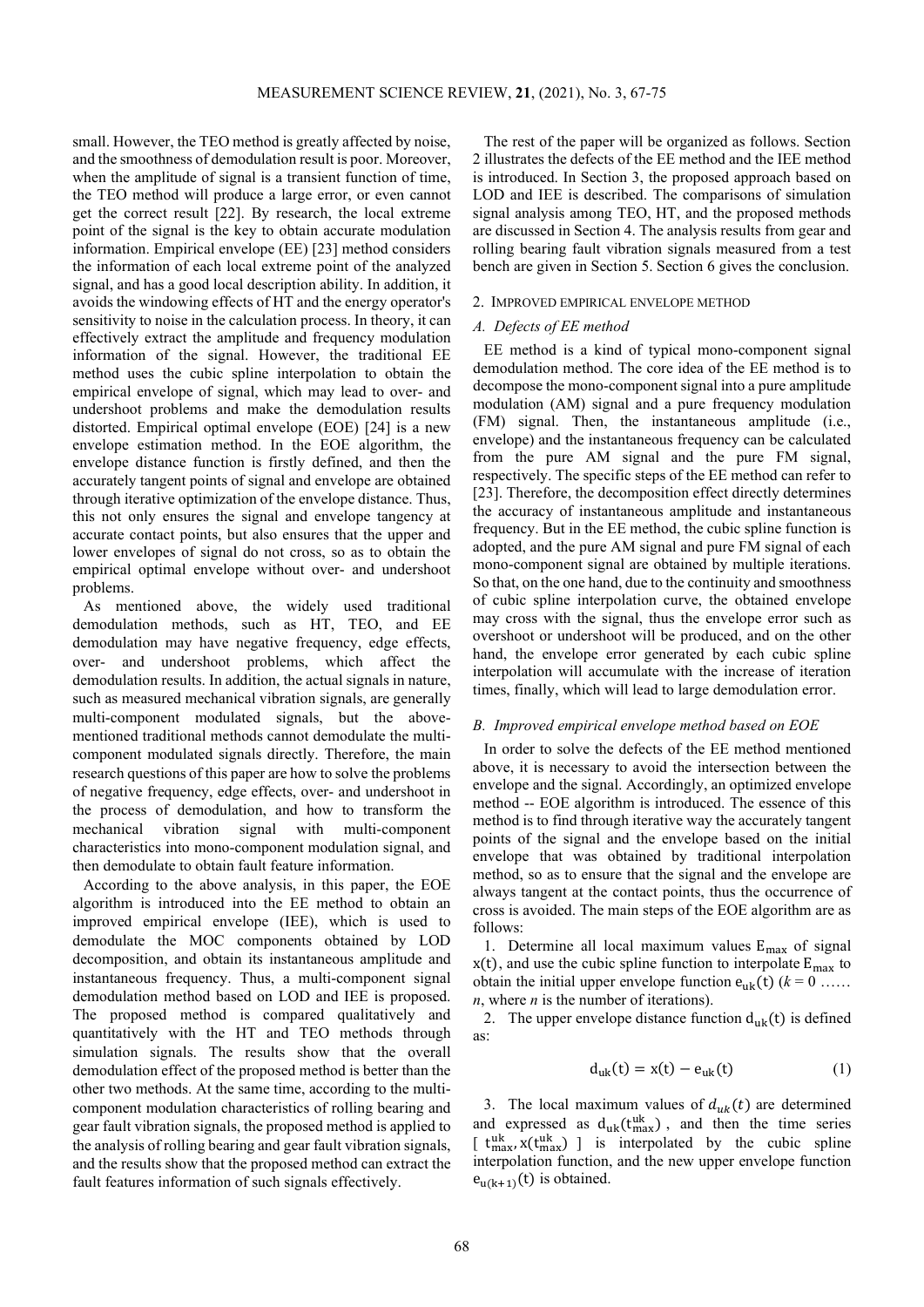4. Step 2 and Step 3 are repeated *n* times until the number of the local maximum values  $d_{un}(t_{max}^{\text{un}}) \neq 0$  of the upper envelope distance function is less than a predetermined threshold δ, then the final empirical upper envelope function  $e_{un}(t)$  is obtained.

5. Determine all local minimum values  $E_{\text{min}}$  of signal  $x(t)$ , and use the cubic spline function to interpolate  $E_{min}$  to

obtain the initial lower envelope function  $e_{ik}(t)$ ,  $k = 0$ ......n.<br>6. The lower envelope distance function  $d_{1k}(t)$  is define The lower envelope distance function  $d_{1k}(t)$  is defined as:

$$
d_{lk}(t) = e_{lk}(t) - x(t)
$$
 (2)

7. The local maximum values of  $d_{lk}(t)$  are determined and expressed as  $d_{lk}(t_{max}^{lk})$ , and then the time series  $[t_{\text{max}}^k, x(t_{\text{max}}^k)]$  is interpolated by the cubic spline interpolation function, and the new lower envelope function  $e_{l(k+1)}(t)$  is obtained.

Step 6 and Step 7 are repeated n times until the number of the local maximum values  $d_{\text{ln}}(t_{\text{max}}^{\text{ln}}) \neq 0$  of the lower envelope distance function is less than a predetermined threshold δ, then the final empirical lower envelope function  $e_{lk}(t)$  is obtained.

At present, overshoot or undershoot is a qualitative description based on whether the envelope intersects with the signal or whether the envelope is far away from the signal. But in the EOE method, it can be described quantitatively by the upper envelope distance and the lower envelope distance. Taking the upper envelope as an example, when  $d_u(t_{max}^u)$ 0, it means that the signal and the empirical envelope cross each other, i.e., the undershoot will be produced; and when  $d_u(t_{\text{max}}^u) < 0$ , it means that the empirical envelope does not tightly surround the signal, that is, overshoot is produced. Ideally, the final upper and lower envelope functions  $d<sub>u</sub>(t)$ and  $d_l(t)$  are less than or equal to 0, and when  $d_u(t_{max}^u) = 0$ or  $d_l(t_{\text{max}}^l) = 0$ , it means that  $x(t)$  is tangent to  $e_u(t)$  or  $e_l(t)$  at the time point  $t_{max}^u$  or  $t_{max}^l$ , respectively. Thus it ensures the signal and envelope are always tangent at the contact points. In addition, the upper envelope  $e_u(t)$  and the lower envelope  $e_1(t)$  satisfy  $e_1(t) \le x(t) \le e_1(t)$ , so as to ensure the envelope will not cut the signal, and the upper envelope and the lower envelope will not cross. Therefore, the EOE method can significantly reduce the over- and undershoot phenomena of the envelope.

An AM-FM signal  $x_1(t)$  is constructed to illustrate the effects of the EOE algorithm.

$$
x_1(t) = \left[1 + 0.5 \cos\left(\frac{\pi t}{100}\right) \right] \sin\left[\frac{\pi t}{2} + 2 \cos\left(\frac{\pi t}{50}\right)\right] + 4 \sin\left(\frac{\pi t}{1200}\right) \cos\left(\frac{3\pi t}{25}\right) + 7
$$
 (3)

Where  $t \in [0,600]$ s, the initial upper envelope function  $e_{u0}(t)$  and the upper envelope distance function  $d_{u0}(t)$  of signal  $x_1(t)$  are firstly calculated, as shown in Fig.1.a). It can be seen that the local maximum values of  $d_{u0}(t)$  are not aligned with the horizontal zero value line, especially the waveform in the period of 280~350 s and 450~580 s. The waveform in 450~580 s is intercepted, as

shown in Fig.1.b). It can be seen that when the local maximum values of  $d_{u0}(t)$  were greater than 0, the envelope showed undershoot phenomena, and when the local maximum values of  $d_{u0}(t)$  were less than 0, the envelope showed overshoot phenomena. These prove that the overshoot and undershoot phenomena can be described by the envelope distance function. Further, according to the steps of the EOE algorithm, the optimized  $e_u(t)$  and  $d_{u2}(t)$  are obtained after two iterations, as shown in Fig.2.a). Similarly, the waveform between 450~580s is intercepted, as shown in Fig.2.(b). It can be seen that the local maximum values of  $d_{u2}(t)$  are equal to 0, and no overshoot and undershoot phenomena appeared in the corresponding envelope, which shows the improvement effects of the EOE algorithm.



Fig.1. The initial upper envelope interpolation results a) The initial upper envelope and upper envelope distance b) The waveform between 450~580s.



Fig.2. The final upper envelope interpolation results a) The final upper envelope and upper envelope distance b) The waveform between 450~580 s.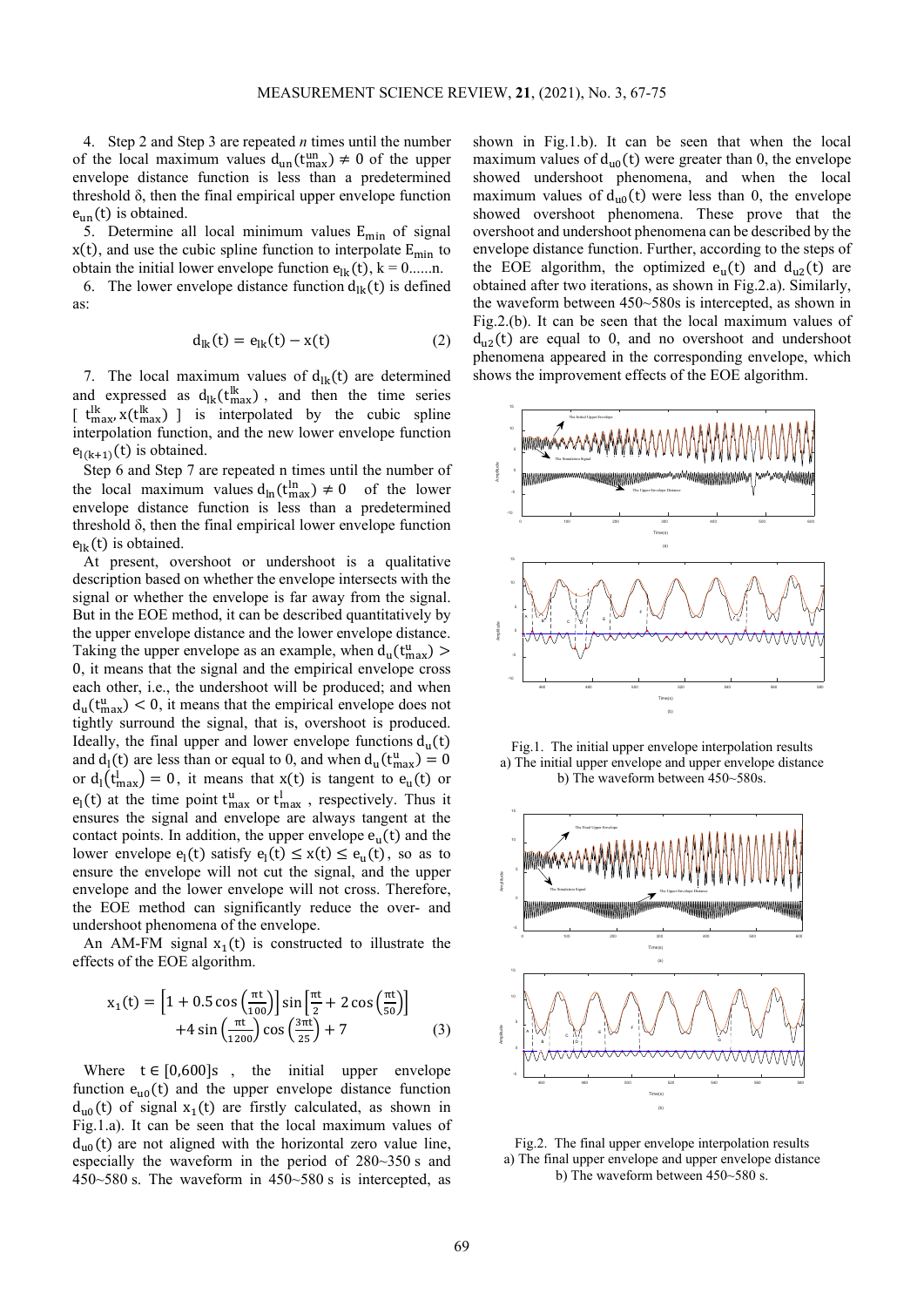Using the EOE algorithm to optimize the envelope function obtained by the cubic spline interpolation in the EE method, the improved empirical envelope method (IEE) based on EOE can be obtained. Theoretically, more optimized envelope signal and pure FM signal can be calculated by the IEE method.

# 3. A MULTI-COMPONENT MODULATION SIGNAL DEMODULATION METHOD

For multi-component modulated signal such as the measured mechanical fault vibration signal, it is necessary to decompose it into the mono-component signal before demodulation. LOD is a new adaptive multi-component signal decomposition method. Based on the local extreme point of signal, this method can decompose a multicomponent signal into several mono-oscillation components (MOCs) by mathematical operations including differential, coordinate transform, and piecewise linear transform. The specific decomposition process of LOD and its advantages can refer to [11]. Then the IEE method is applied to calculate the instantaneous amplitude and instantaneous frequency of each MOC component, and the complete demodulation of the multi-component modulated signal can be realized. Based on this, a multi-component modulation signal demodulation method based on LOD and IEE is proposed. Let y(t) be a multi-component modulation signal, and the specific steps are as follows:

1. y(t) is decomposed into several MOC components and a residue by the LOD method:

$$
y(t) = \sum_{p=1}^{n} MOC_p(t) + r_n(t)
$$
 (4)

2. The EOE algorithm is used to optimize all empirical envelope functions of each MOC component.

3. According to the IEE method, the optimized empirical envelope function is used to normalize the MOC components, and then the instantaneous frequency and envelope signal of each MOC component are obtained.

## 4. THE SIMULATION SIGNAL ANALYSIS

Consider a multi-component AM-FM signal  $x_2(t)$ :

$$
x_2(t) = 3[1 + 0.2\cos(2.5\pi t)]\sin(50\pi t + 15\pi t^3) +6\sin(20\pi t)
$$
 (5)

 $x<sub>2</sub>(t)$  is composed of an AM-FM component and an AM component. The sampling frequency is 1000 Hz and the sampling points are 2048. The time-domain waveform of  $x<sub>2</sub>(t)$  and its LOD decomposition results are shown in Fig.3. It can be seen that the two MOC components correspond well to the two components of the original signal, indicating the adaptive decomposition characteristics of LOD. The theoretical instantaneous amplitudes and instantaneous frequencies of the two components of  $x_2(t)$  are shown in Fig.4. The instantaneous amplitudes and instantaneous frequencies of the two MOC components calculated by the IEE method are shown in Fig.5. The threshold  $\delta=1$  is set during the iteration. It can be seen that the calculated instantaneous amplitudes and instantaneous frequencies are consistent with the theoretical instantaneous amplitudes and instantaneous frequencies, and the curves are smooth and the edge effects are insignificant. For comparison, the HT method and the TEO method are used to calculate the instantaneous amplitudes and instantaneous frequencies of  $MOC<sub>1</sub>$  and  $MOC<sub>2</sub>$ , and the results are shown in Fig.6. and Fig.7., respectively. Comparing with Fig.5., it can be seen that the modulation information of the two MOC components can also be obtained by the HT method and the TEO method. But the instantaneous amplitudes and instantaneous frequencies of  $MOC_1$  and  $MOC_2$  obtained by the HT method both produce obvious edge effects, and the instantaneous frequencies have unexplained negative frequency. The edge effects of instantaneous amplitudes and instantaneous frequencies obtained by the TEO method are reduced, but the smoothness of the instantaneous amplitudes and instantaneous frequencies is poor. Therefore, in conclusion, the instantaneous amplitudes and instantaneous frequencies obtained by the IEE method are the closest to the theoretical situation, and the edge effects and smoothness are also better than those obtained by the other two methods.



Fig.3. The waveform of simulation signal  $x_2(t)$  and its LOD decomposition results.



Fig.4. Instantaneous amplitude and instantaneous frequency of simulation signal  $x_2(t)$ .

- a), b) Instantaneous amplitude and instantaneous frequency of AM-FM component
- c), d) Instantaneous amplitude and instantaneous frequency of AM component.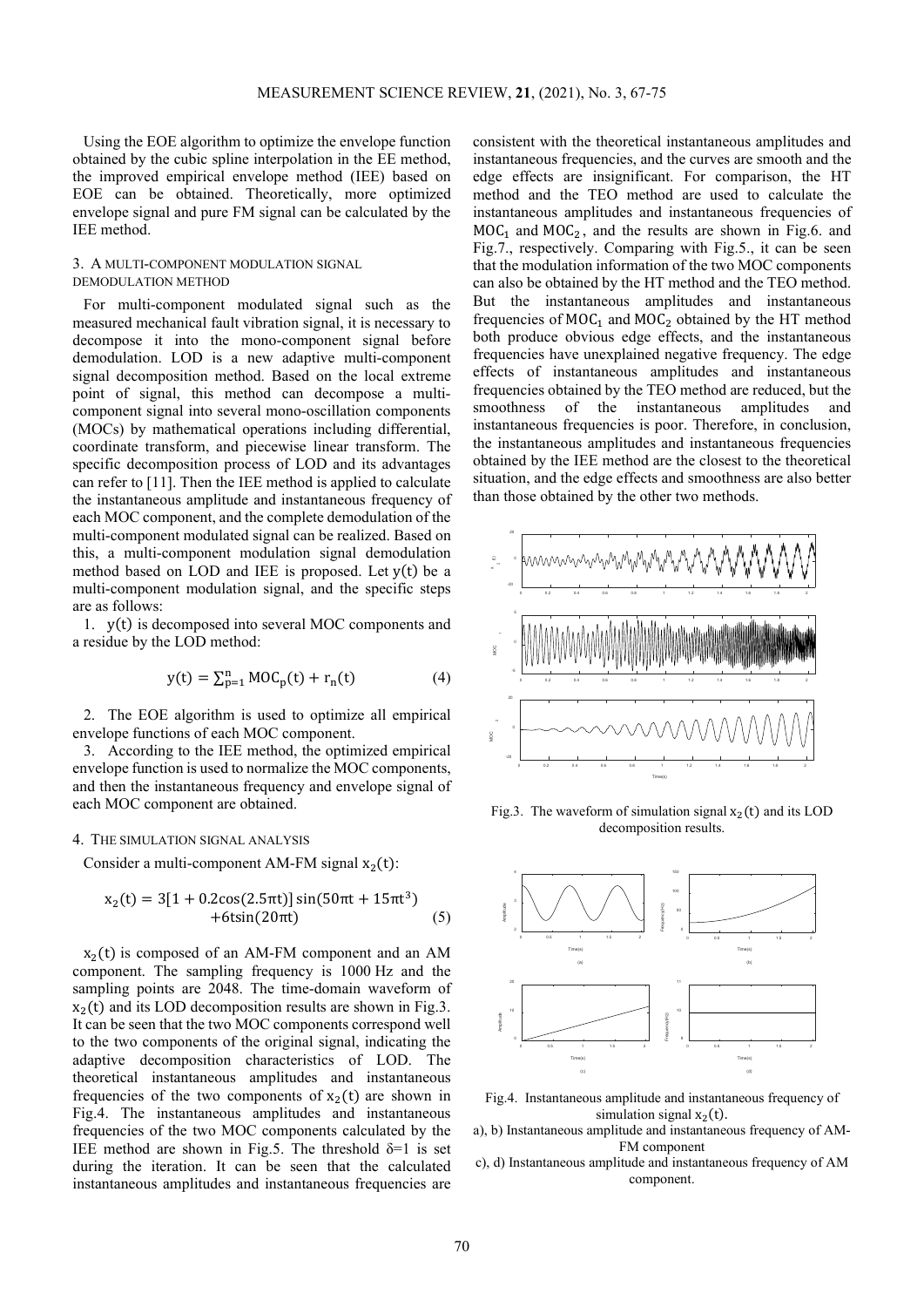

Fig.5. Instantaneous amplitude and instantaneous frequency of simulation signal  $x_2(t)$  obtained by the IEE method

a), b) Instantaneous amplitude and instantaneous frequency of  $MOC<sub>1</sub>$ 

c), d) Instantaneous amplitude and instantaneous frequency of  $MOC<sub>2</sub>$ .



Fig.6. Instantaneous amplitude and instantaneous frequency of simulation signal  $x_2(t)$  obtained by the HT method

a), b) Instantaneous amplitude and instantaneous frequency of  $MOC<sub>1</sub>$ 

c), d) Instantaneous amplitude and instantaneous frequency of  $MOC<sub>2</sub>$ .



- Fig.7. Instantaneous amplitude and instantaneous frequency of simulation signal  $x_2(t)$  obtained by the TEO method
- a), b) Instantaneous amplitude and instantaneous frequency of  $MOC<sub>1</sub>$
- c), d) Instantaneous amplitude and instantaneous frequency of  $MOC<sub>2</sub>$ .

Furthermore, the instantaneous amplitudes and instantaneous frequencies of  $MOC_1$  and  $MOC_2$  obtained by the three methods are compared quantitatively by using the relative error index. The relative error index is defined as:

$$
err = (\Delta/A) \times 100\% \tag{6}
$$

Where, A represents the theoretical instantaneous amplitude and instantaneous frequency of the signal, and  $\Delta$  is the absolute error, that is, the absolute value of the difference between the calculated instantaneous amplitude and instantaneous frequency and the theoretical value. The relative error indices of instantaneous amplitude and instantaneous frequency of  $MOC_1$  and  $MOC_2$  obtained by the above three methods are shown in Table 1. It can be seen that the relative errors of instantaneous amplitudes and instantaneous frequencies of  $MOC_1$  and  $MOC_2$  components obtained by the IEE method are significantly smaller than those obtained by the HT method and the TEO method, which further prove the advantages of the IEE method.

Table 1. Relative errors of instantaneous amplitude and instantaneous frequency calculated by three methods.

| <b>Relative error index</b>           | HТ     | TEO    | IEE    |
|---------------------------------------|--------|--------|--------|
| Instantaneous<br>frequency of $MOC_1$ | 0.9990 | 0.9937 | 0.9902 |
| Instantaneous<br>amplitude of $MOC_1$ | 0.0105 | 0.0062 | 0.0067 |
| Instantaneous<br>frequency of $MOC2$  | 0.9990 | 0.9936 | 0.2940 |
| Instantaneous<br>amplitude of $MOC2$  | 0.0196 | 0.0526 | 0.0186 |

## 5. APPLICATION IN MECHANICAL FAULT FEATURE **EXTRACTION**

In the case of rolling bearing and gear fault, their vibration signals usually are multi-component AM-FM signals. In order to extract their fault features, it is necessary to demodulate them. As described above, the multi-component signal demodulation method based on LOD and IEE is particularly suitable for processing such signals. Therefore, we use this method to analyze the rolling bearing and gear fault vibration signals, and then the fault features will be extracted in this section.

The gear and rolling bearing fault experiments were carried out on the rotating machinery fault test bench as shown in Fig.8. The drive motor in the test bench is a DC servo motor. Both the driving gear and the driven gear are spur gear, and the number of teeth is 37. One tooth on the driven gear is cut off by laser, which is used as the fault gear. In all four bearing housings, the SKF-6311 ball bearing is installed, which also use laser to cut crack on the inner or outer race of the bearing to simulate local fault. The key phases are measured by an eddy current sensor. The vibration signals are measured by a PCB three-axis piezoelectric acceleration sensor placed on the bearing housing. The data acquisition equipment is LMS 40-channels vibration and noise data acquisition system.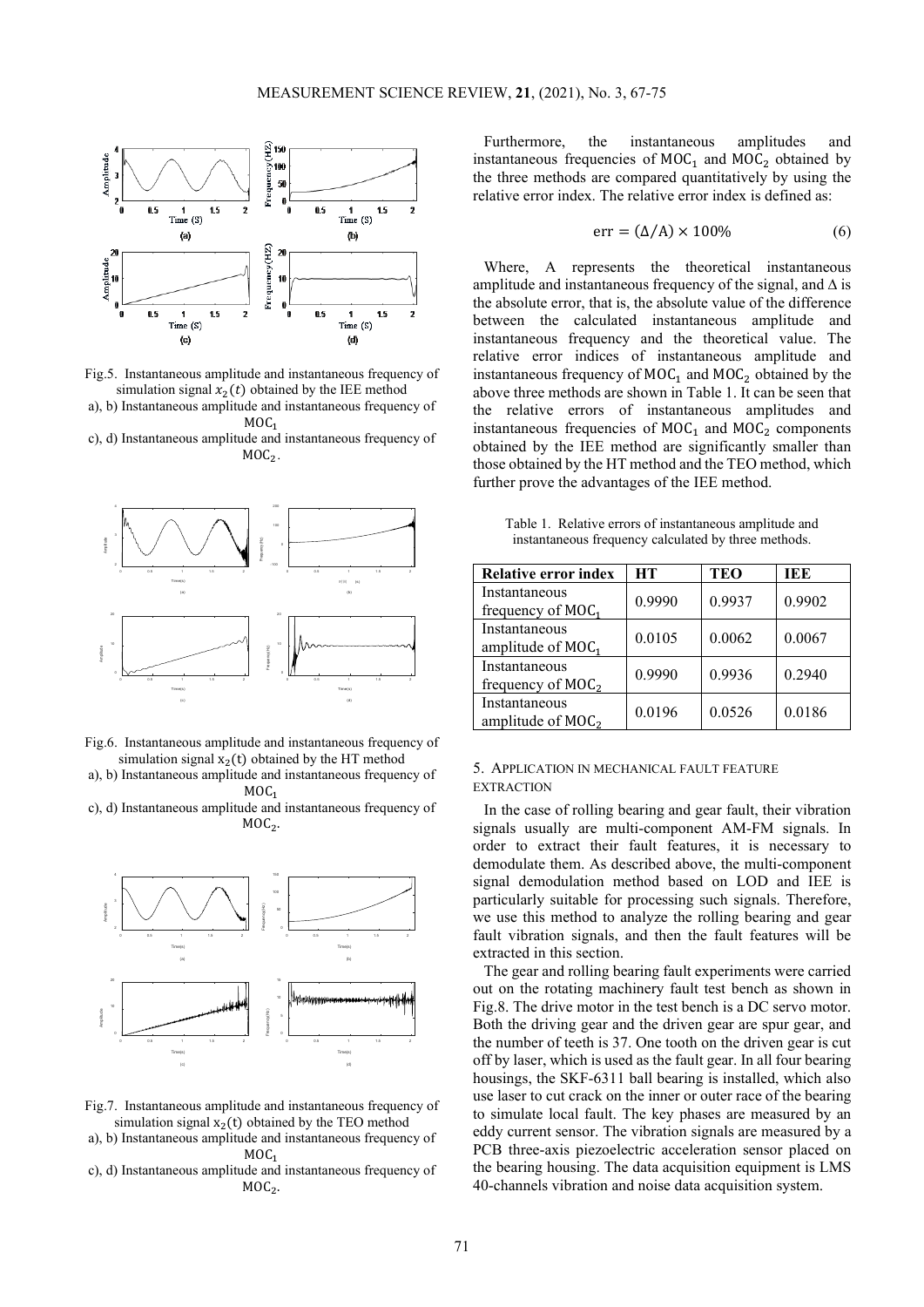

Fig.8. Rotating machinery fault test bench.

#### *A. Gear fault feature extraction*

In the gear fault experiment, the sampling frequency is 1024 Hz and the driven gear rotating frequency is 7 Hz. The measured vibration signal of the driven gear fault is shown in Fig.9. According to the gear fault mechanism, the gear fault features are mainly embodied in the modulation sidebands with rotating frequency as interval on both sides of meshing frequency. The proposed method is used to demodulate this fault vibration signal and extract the fault features. Firstly, a total of seven MOC components were obtained by LOD decomposition. Since the highest analysis frequency is 512 Hz and the gear meshing frequency is 259 Hz, theoretically, the signal only contains one time meshing frequency component, which is concentrated in the  $MOC_1$ . The time domain waveform of  $MOC<sub>1</sub>$  is shown in Fig.10. It can be seen that the  $MOC<sub>1</sub>$  component has obvious modulation characteristics, and seven obvious periodic fluctuations occurred in one second, which just corresponds to the rotating frequency 7 Hz. Instantaneous amplitude and instantaneous frequency of  $MOC<sub>1</sub>$  are further calculated by the IEE method, and the results are shown in Fig.11. It can be seen that the obtained instantaneous amplitude and instantaneous frequency do not possess edge effects and negative frequency, and have good smoothness. The instantaneous frequency fluctuates around the meshing frequency 259 Hz, while the instantaneous amplitude accurately reflects the amplitude modulation features of  $MOC<sub>1</sub>$ . The spectrum of instantaneous amplitude is shown in Fig.12. It can be seen that there is an obvious spectral line near the rotating frequency 7 Hz, indicating that the gear has a local fault, which is consistent with the actual situation and verifies the effectiveness of the proposed method.

For comparison, the HT method and the TEO method are also used to demodulate the  $MOC<sub>1</sub>$ , respectively. The instantaneous amplitudes and instantaneous frequencies obtained by the two methods are shown in Fig.13. and Fig.14. As can be seen from Fig.13., the instantaneous amplitude obtained by the HT method can also reflect well the amplitude

modulation characteristics of  $MOC<sub>1</sub>$ , but smoothness is slightly worse. The instantaneous frequency appears as a negative frequency phenomenon, which is obviously inconsistent with the reality. As can be seen from Fig.14., the smoothness of instantaneous amplitude and instantaneous frequency obtained by the TEO method is significantly worse than that obtained by the IEE method. In addition, the instantaneous frequency has significant distortion at the left end. Therefore, the comprehensive comparison shows that the IEE method has better demodulation effects than the HT method and the TEO method.



Fig.9. The gear fault vibration signal.



Fig.10. The  $MOC_1$  component of the gear fault vibration signal.



Fig.11. Instantaneous amplitude and instantaneous frequency of  $MOC<sub>1</sub>$  obtained by IEE method.



Fig.12. The spectrum of instantaneous amplitude.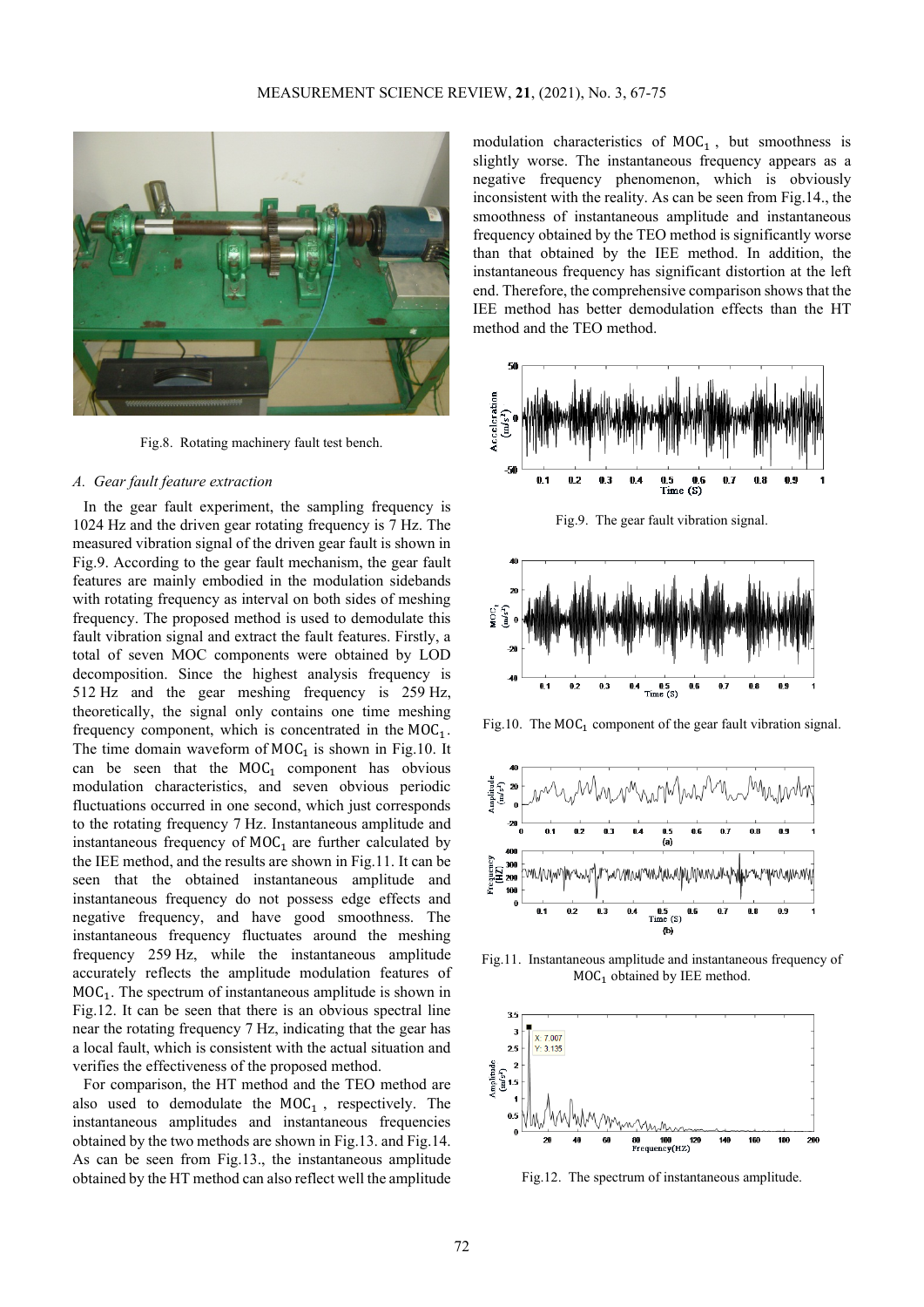

Fig.13. Instantaneous amplitude and instantaneous frequency of  $MOC<sub>1</sub>$  obtained by HT method.



Fig.14. Instantaneous amplitude and instantaneous frequency of  $MOC<sub>1</sub>$  obtained by TEO method.

## *B. Rolling bearing fault feature extraction*

On the test bench shown in Fig.8., a crack fault is set on the inner race of a rolling bearing by laser cutting, and this rolling bearing is installed on the right end bearing housing of the driven gear shaft to carry out the rolling bearing fault experiment. The sampling frequency is 4096 Hz, the rotating frequency is 20 Hz, and the theoretical inner race fault feature frequency is 99.6 Hz. The measured rolling bearing fault vibration signal and its spectrum are shown in Fig.15. and Fig.16., respectively. The rolling bearing inner race fault features are mainly presented as the modulation sidebands with the inner race fault feature frequency as interval on both sides of the bearing natural frequency. Meanwhile, the fault feature frequency is also modulated by the rotating frequency. Therefore, the method proposed in this paper can also be used for demodulation analysis to obtain the fault feature. Firstly, the original signal is decomposed by LOD. The LOD is an adaptive decomposition from high frequency to low frequency, and judging from the spectrum as shown in Fig.16. that the bearing natural vibration components are mainly distributed in the range of [1100 Hz~1200 Hz] ([400 Hz~600 Hz] are judged as gear meshing vibration components), the IEE is further used to demodulate the first MOC component  $MOC_1$  (as shown in Fig.17.). The instantaneous amplitude of  $MOC_1$  obtained by the IEE method is shown in Fig.18. It can be seen that the instantaneous amplitude smoothly and accurately reflects the amplitude modulation characteristic of  $MOC<sub>1</sub>$ . The spectrum of instantaneous amplitude is shown in Fig.19. It can be seen that there are obvious spectral lines near the inner race fault feature frequency 99.6 Hz and double rotating frequency 40 Hz, which indicates the rolling bearing has inner race fault, and this is consistent with the actual situation.



Fig.15. The vibration signal of rolling bearing with inner-race fault.



Fig.16. The spectrum of vibration signal of rolling bearing with inner-race fault.



Fig.17. The  $MOC_1$  component of the vibration signal of rolling bearing with inner-race fault.



Fig.18. Instantaneous amplitude of  $MOC_1$  obtained by IEE method.



Fig.19. The spectrum of instantaneous amplitude.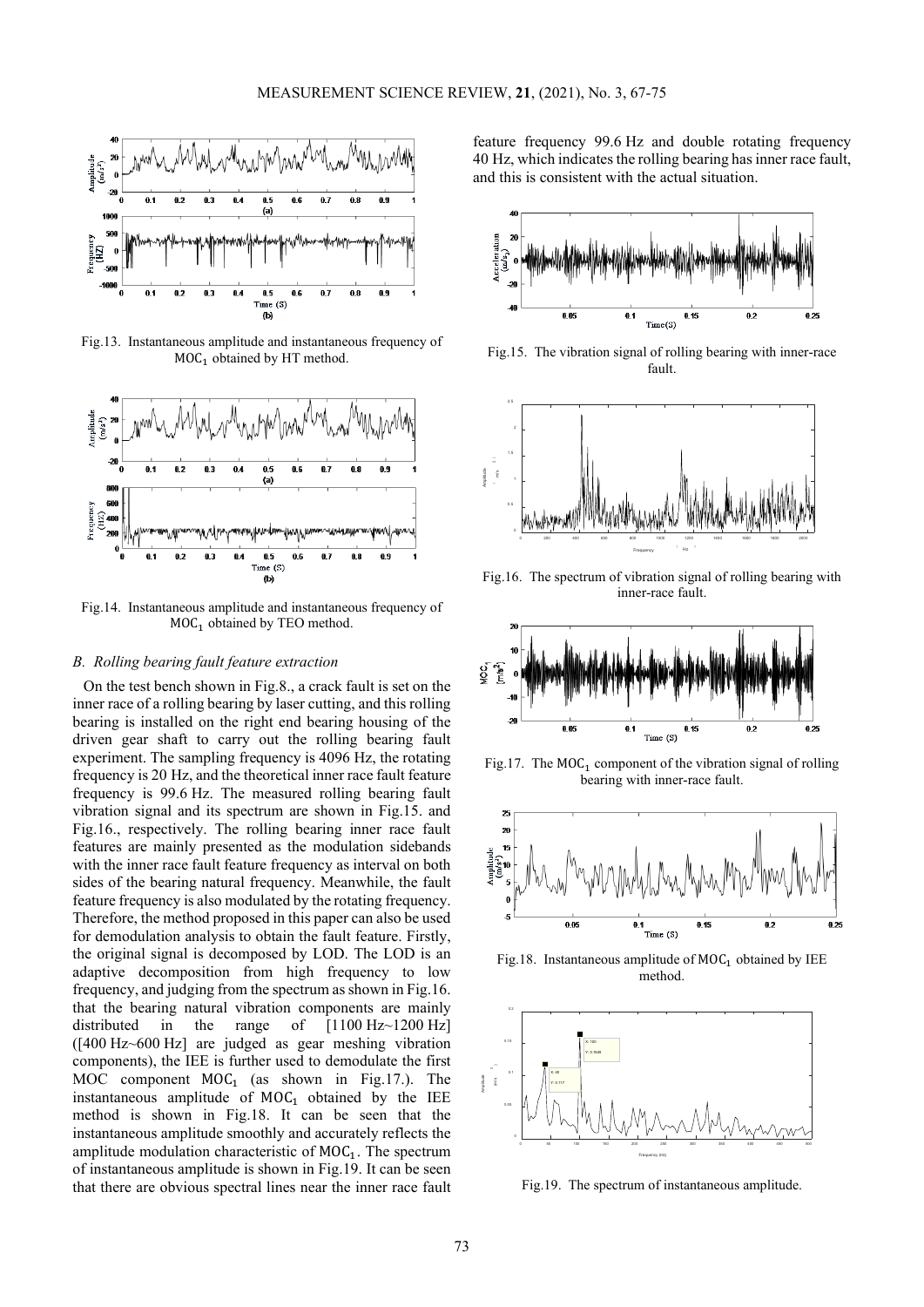## 6. CONCLUSION

In this paper, the EE method is improved by the EOE algorithm, then the improved empirical envelope method is used to demodulate the MOC components obtained by LOD decomposition, thus a multi-component signal demodulation method based on LOD and IEE is proposed. The proposed method is applied to the analysis of the simulation signal and mechanical fault vibration signals, and compared with the HT and TEO methods, the following conclusions are drawn:

1. In the EOE algorithm, the phenomenon of overshoot or undershoot can be effectively avoided by optimizing the defined envelope distance function, which lays a foundation for obtaining a more accurate envelope signal in the future.

2. The simulation signal analysis shows that the edge effects of instantaneous amplitude and instantaneous frequency obtained by the IEE method are insignificant, and the smoothness is good and there is no negative frequency. Qualitative and quantitative comparison show that the overall demodulation effects of the IEE method are better than the HT and TEO demodulation methods.

3. Through the analysis of rolling bearing and gear fault vibration signals, it is shown that the multi-component signal demodulation method based on LOD and IEE can effectively process such multi-component modulation signals, and the corresponding fault feature information can be extracted conveniently from the obtained modulation information.

#### ACKNOWLEDGMENT

This work is supported by the National Natural Science Foundation of China (No. 51908064), Hunan Provincial Natural Science Foundation of China (No. 2018JJ3541), and Project of Education Department of Hunan Province (No. 20B019), and the authors are grateful to all reviewers and editors for their valuable comments.

## **REFERENCES**

- [1] Cheng, J., Yu, D., Yang, Y. (2004). Energy operator demodulating approach based on EMD and its application in mechanical fault diagnosis. *Journal of Mechanical Engineering*, 40 (8), 115-118.
- [2] Zhang, K., Cheng, J. (2015). Roller bearing envelope analysis method based on local mean decomposition and kurtogram. *Journal of Aerospace Power*, 30 (12), 3043-3050.
- [3] Liu, M., Weng, P. (2019). Fault diagnosis of ball Bearing elements: A generic procedure based on timefrequency analysis. *Measurement Science Review*, 19 (4), 185-194.
- [4] Huang, N.E., Shen, Z., Long, S.R., Wu, M.C., Shih, H.H., Zheng, Q., Yen, N.C., Tung, C.C., Liu, H.H. (1998). The empirical mode decomposition and the Hilbert spectrum for nonlinear and non-stationary time series analysis. *Proceedings of the Royal Society A*, 454 (1971), 903-995.
- [5] Smith, J.S. (2005). The local mean decomposition and its application to EEG perception data. *Journal of the Royal Society Interface*, 2 (5), 443-454.
- [6] Wang, Y., He, Z., Zi, Y. (2009). A demodulation method based on local mean decomposition and its application in rub-impact fault diagnosis. *Measurement Science and Technology*, 20 (2), 1-10.
- [7] Liu, W.Y., Gao, Q.W., Ye, G., Ma, R., Lu, X.N., Han, J.G. (2015). A novel wind turbine bearing fault diagnosis method based on Integral Extension LMD. *Measurement*, 74, 70-77.
- [8] Mohanty, S., Gupta, K.K., Raju, K.S. (2018). Hurst based vibro-acoustic feature extraction of bearing using EMD and VMD. *Measurement*, 117, 200-220.
- [9] Wu, F., Qu, L. (2009). Diagnosis of subharmonic faults of large rotating machinery based on EMD. *Mechanical Systems and Signal Processing*, 23 (2), 467-475.
- [10] Feng, Z., Zuo, M.J., Qu, J., Tian, T., Liu, Z. (2013). Joint amplitude and frequency demodulation analysis based on local mean decomposition for fault diagnosis of planetary gearboxes. *Mechanical Systems and Signal Processing*, 40 (1), 56-75.
- [11] Zhu, X., Wang, Y., Zhang, Y., Yuan, J. (2018). Method of incipient fault diagnosis of bearing based on adaptive optimal Morlet wavelet. *Journal of Vibration, Measurement & Diagnosis*, 38 (5), 1021-1029.
- [12] Lei, Y., Lin, J., He, Z., Zuo, M.J. (2013). A review on empirical mode decomposition in fault diagnosis of rotating machinery. *Mechanical Systems and Signal Processing*, 35 (1), 108-126.
- [13] He, Z., Shen, Y., Wang, O. (2012). Boundary extension for Hilbert-Huang transform inspired by gray prediction model. *Signal Processing*, 92 (3), 685-697.
- [14] Zheng, J., Cheng, J., Yang, Y. (2014). Partly ensemble empirical mode decomposition: An improved noiseassisted method for eliminating mode mixing. *Signal Processing*, 96, 362-374.
- [15] Ren, D. (2008). *Study on methods and system for fault characteristics extraction of rotating machines based on local mean decomposition*. Published doctoral dissertation, Zheijang University, Hangzhou, China.
- [16] Zhang, K., Chen, X., Liao, L., Tang, M., Wu, J. (2018). A new rotating machinery fault diagnosis method based on local oscillatory-characteristic decomposition. *Digital Signal Processing*, 78, 98-107.
- [17] Zhang, K., Wu, J., Liao, L. (2015). Local oscillatorycharacteristic decomposition and its application in gear envelope analysis. *Journal of Vibration Engineering*, 28 (5), 846-854.
- [18] Zhang, K., Shi, Y., Tang, M., Wu, J. (2016). Local oscillatory-characteristic decomposition and its application in roller bearing fault diagnosis. *Journal of Vibration and Shock*, 35 (1), 89-95.
- [19] Wu, J., Yang, Y., Yang, X., Cheng, J. (2018). Fault feature analysis of cracked gear based on LOD and analytical-FE method. *Mechanical Systems and Signal Processing*, 98, 951-967.
- [20] Han, T., Liu, Q., Zhang, L., Tan, A.C.C. (2019). Fault feature extraction of low speed roller bearing based on Teager energy operator and CEEMD. *Measurement*, 138, 400-408.